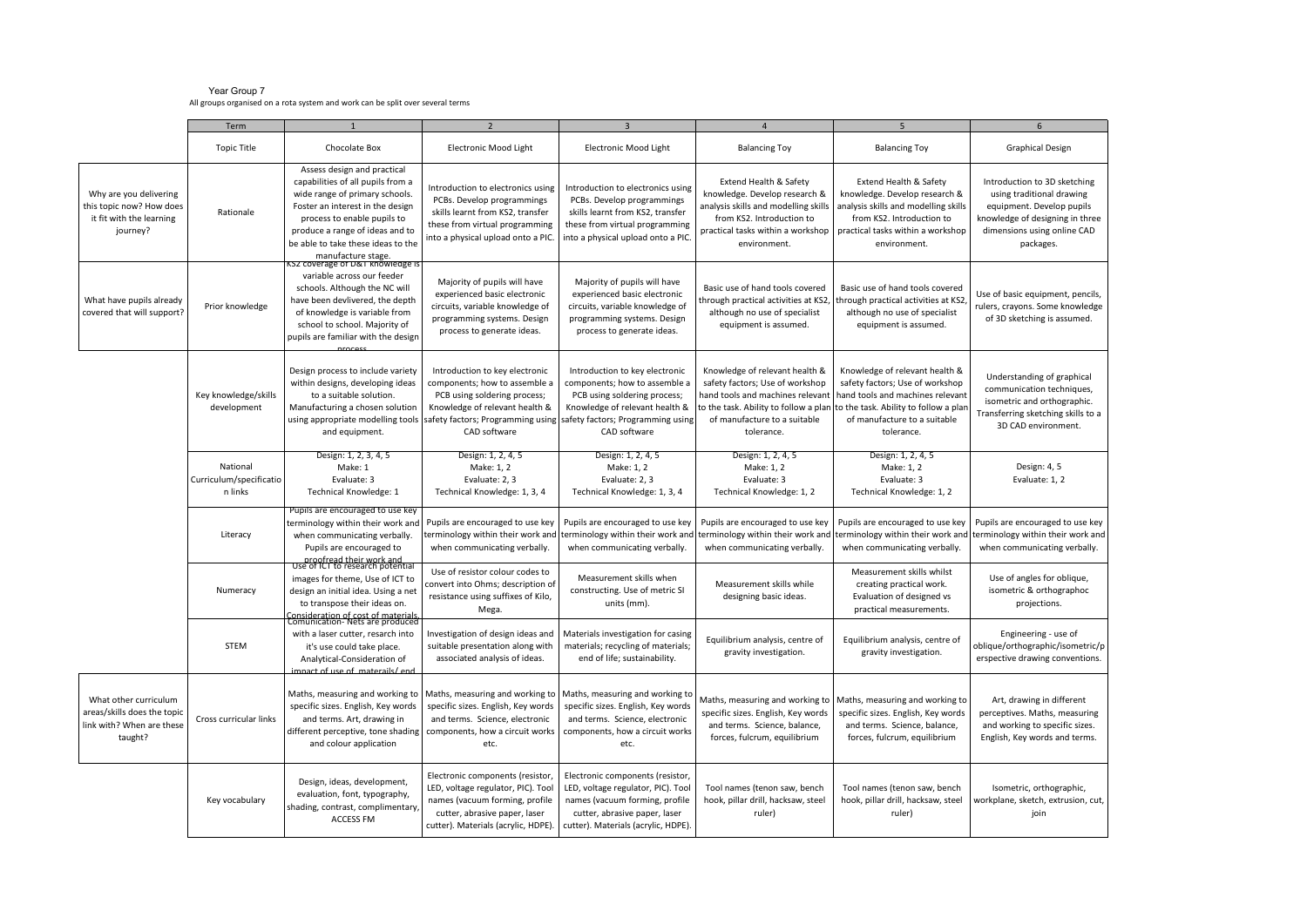|                                                           |                                                                                                    | Year Group 8<br>Term                 |                                                                                                                                                                                                                                                 |                                                                                                                                                                                                                                                          |                                                                                                                                                                                                                                                                   |                                                                                                                                                                                                                                                                                                                                                                                                               |                                                                                                                                                                                                                    |                                                                                                                                                                                                                 |  |
|-----------------------------------------------------------|----------------------------------------------------------------------------------------------------|--------------------------------------|-------------------------------------------------------------------------------------------------------------------------------------------------------------------------------------------------------------------------------------------------|----------------------------------------------------------------------------------------------------------------------------------------------------------------------------------------------------------------------------------------------------------|-------------------------------------------------------------------------------------------------------------------------------------------------------------------------------------------------------------------------------------------------------------------|---------------------------------------------------------------------------------------------------------------------------------------------------------------------------------------------------------------------------------------------------------------------------------------------------------------------------------------------------------------------------------------------------------------|--------------------------------------------------------------------------------------------------------------------------------------------------------------------------------------------------------------------|-----------------------------------------------------------------------------------------------------------------------------------------------------------------------------------------------------------------|--|
|                                                           |                                                                                                    | <b>Topic Title</b>                   |                                                                                                                                                                                                                                                 |                                                                                                                                                                                                                                                          | Headphone Wrap                                                                                                                                                                                                                                                    | Year 8 Assessment                                                                                                                                                                                                                                                                                                                                                                                             |                                                                                                                                                                                                                    |                                                                                                                                                                                                                 |  |
|                                                           | Why are you<br>delivering this topic<br>now? How does it<br>fit with the learning<br>journey?      | Rationale                            | Steady Hand Game<br>Developing practical<br>skills from year 7.<br>Introduction to wood<br>work. Further<br>development of<br>materials and<br>techniques used in CDT.                                                                          | Steady Hand Game<br>Developing<br>practical skills from<br>year 7. Introduction<br>to wood work.<br>Further<br>development of<br>materials and<br>techniques used in<br>CDT. That can be<br>transferred to KS4<br>curriculum.                            | Develop Health &<br>Safety in cdt<br>knowledge, to<br>further develop<br>research & analysis<br>skills and CAD<br>modelling skills.<br>That can be<br>transferred to KS4<br>Curriculum.                                                                           | Fits in with whole<br>school Year 8<br>assessment period.                                                                                                                                                                                                                                                                                                                                                     | Mug Project<br>To utilise design<br>and CAD skills<br>learnt during the<br>year. To further<br>develop cad skills<br>that can be<br>transferred to KS4<br>curriculum.                                              | Mug Project<br>To utilise design<br>and CAD skills<br>learnt during the<br>year. To further<br>develop cad skills<br>that can be<br>transferred to KS4<br>curriculum.                                           |  |
| What have pupils<br>already covered<br>that will support? |                                                                                                    | Prior knowledge                      | Balancer in year 7,<br>introduced pupils to<br>practical work and<br>materials (metals) Year<br>7 mood light, electronics<br>components used to<br>create a working circuit.<br>How to solder.                                                  | Balancer in year 7,<br>introduced pupils<br>to practical work<br>and materials<br>(metals) Year 7<br>mood light,<br>electronics<br>components used<br>to create a working<br>circuit. How to<br>solder.                                                  | Pupils have<br>developed H&S<br>knowledge through<br>practical topics<br>term 1 & 2 and in<br>year 7. Pupils have<br>done basic<br>researching and<br>analysing skills in<br>year 7, chocolate<br>box. Have used CAD<br>Modelling skills in<br>year 7 mood light. | Pupils use the skills<br>learnt during the<br>headphone wrap<br>topic to research<br>and analyse<br>products. Use<br>drawing skills leant<br>in SHG to draw item<br>in 3d.                                                                                                                                                                                                                                    | modelling skills in<br>y7 mood light, and<br>developed drawing<br>skills further in Y8<br>headphone wrap                                                                                                           | Have used basic cad Have used basic cad<br>modelling skills in<br>y7 mood light, and<br>developed drawing<br>skills further in Y8<br>headphone wrap                                                             |  |
|                                                           |                                                                                                    | Key knowledge/skills<br>development  | Wood properties,<br>Joining methods for<br>wood. Practical<br>woodworking skills,<br>Electronics, developing<br>soldering skills,<br>developing electronic<br>component                                                                         | Wood properties,<br>Joining methods for<br>wood. Practical<br>woodworking skills,<br>Electronics,<br>developing<br>soldering skills,<br>developing<br>electronic<br>component                                                                            | Research and<br>analysis skills<br>developed. CAD<br>Modelling skills<br>developed.                                                                                                                                                                               | To work<br>independently to<br>complete an<br>assessment piece.                                                                                                                                                                                                                                                                                                                                               | To expand CAD<br>designing and<br>professional<br>packaging<br>requirements. To<br>learn to use<br>professional<br>packaging<br>techniques through<br>laser cutter and<br>sublimation<br>printing of mug<br>ideas. | To expand CAD<br>designing and<br>professional<br>packaging<br>requirements. To<br>learn to use<br>professional<br>packaging<br>techniques through<br>laser cutter and<br>sublimation printing<br>of mug ideas. |  |
|                                                           |                                                                                                    | National<br>Curriculum/specification | Design: 5 Make 1,2                                                                                                                                                                                                                              | Make: ,2<br>EVALUATE: 2, 3                                                                                                                                                                                                                               | Design: 1, 2, 3,4, 5,<br>Make:1 EVALUATE:                                                                                                                                                                                                                         | Design: 1, 5<br>EVALUATE: 1,2, 3,                                                                                                                                                                                                                                                                                                                                                                             | Design: 1, 2,4,5                                                                                                                                                                                                   | Make: 1, 2                                                                                                                                                                                                      |  |
|                                                           |                                                                                                    | links<br>Literacy                    | Pupils encouraged to<br>think creatively whilst<br>designing backdrops to<br>games, use of<br>alliteration when<br>creating design ideas.                                                                                                       | Tech Knowledge: 1,<br>Practical activity -<br>correct useage of<br>technical<br>vocabularly - names<br>of tools &<br>equipment.                                                                                                                          | 1, 2, 3, 4<br>Use of appropriate<br>terminology,<br>designing for others<br>taking the views of<br>others into<br>consideration by<br>use of question<br>writing.                                                                                                 | 4 Tech Knowledge:<br>Pupils are<br>encouraged to use<br>key terminology<br>within their work<br>and when<br>communicating<br>verbally. Pupils are<br>encouraged to<br>proofread their<br>work and complete<br>spelling corrections<br>in the chart<br>provided. Pupils will<br>access a range of<br>reading materials<br>and activities using<br>literacy e.g. Naming<br>of design factors<br>from ACCESS FM. | EVALUATE: 2,4<br>Use of key<br>terminology, linking<br>with professional<br>packaging words.                                                                                                                       | Practical activity -<br>correct useage of<br>technical<br>vocabularly - names<br>of tools &<br>equipment.                                                                                                       |  |
|                                                           |                                                                                                    | Numeracy                             | Currency values when<br>designing cost of a<br>product; use of cutting<br>lists to ascertain<br>length/widths of<br>materials prior to<br>measuring and cutting.                                                                                | Measuring skills,<br>quantity of<br>materials                                                                                                                                                                                                            | Interpolation<br>between physical<br>paper designs and<br>2D CAD designs.<br>Measurements of<br>design ideas.                                                                                                                                                     | Assessment of<br>numerical answers<br>from a<br>questionnaire.                                                                                                                                                                                                                                                                                                                                                | Nets, symmetry of<br>design                                                                                                                                                                                        |                                                                                                                                                                                                                 |  |
|                                                           |                                                                                                    | <b>STEM</b>                          | Material properties and<br>comparisons.                                                                                                                                                                                                         | Problem solving<br>during pratcical<br>work, use of tools<br>and processes<br>correctly.                                                                                                                                                                 | Investigation of<br>design ideas using<br>ACCESS FM,<br>designing for<br>others. Use of 2.5D<br>manufacturing<br>equipment.                                                                                                                                       | Technology -<br>analysing<br>professional<br>designs; recycling;<br>ethical design.                                                                                                                                                                                                                                                                                                                           | Technology -<br>professional<br>packaging designs,<br>design process,<br>investigation &<br>evaluation.<br>Sublimation of<br>chemicals                                                                             | Use of 2.5D<br>manufacturing<br>equipment.<br>Sublimation of<br>printing chemicals<br>though heating<br>cycle.                                                                                                  |  |
|                                                           | What other<br>curriculum<br>areas/skills does<br>the topic link with?<br>When are these<br>taught? | Cross curricular links               | Maths, measuring and<br>working to specific sizes<br>English, Key words and<br>terms. Science,<br>electronic components,<br>how a circuit works etc.                                                                                            | Maths, measuring<br>and working to<br>specific sizes.<br>English, Key words<br>and terms. Science,<br>electronic<br>components, how a<br>circuit works etc.                                                                                              | Maths, designing to<br>scale and size limit.<br>ICT development of<br>CAD skills through<br>2D design.                                                                                                                                                            | Art, drawing in<br>different<br>perceptive, tone<br>shading and colour<br>application,<br>covered in year 7.                                                                                                                                                                                                                                                                                                  | Art, designing and<br>presenting ideas.<br>ICT-developing<br>CAD skills through<br>2d design.                                                                                                                      | Art, designing and<br>presenting ideas.<br>ICT- developing CAD<br>skills through 2d<br>design.                                                                                                                  |  |
|                                                           |                                                                                                    | Key vocabulary                       | Types of woods, (e.g.<br>Mahogany, pine) Types<br>of wood joints, (Finger<br>joint, Lap joint etc.)<br>Electronic components.<br>(Tyristor, Resistor,<br>battery etc.)<br>Woodworking tool<br>names (Marking gauge,<br>Tenon saw, pillar drill) | Types of woods,<br>(e.g. Mahogany,<br>pine) Types of<br>wood joints, (Finger<br>joint, Lap joint etc.)<br>Electronic<br>components.<br>(Tyristor, Resistor,<br>battery etc.)<br>Woodworking tool<br>names (Marking<br>gauge, Tenon saw,<br>pillar drill) | Aesthetics Cost,<br>Customer,<br>Environment, Size,<br>Safety, Function,<br>Materials,<br>manufacture                                                                                                                                                             | Perspective,<br>Isometric,<br>Orthographic<br><b>ACCESS FM Analysis</b>                                                                                                                                                                                                                                                                                                                                       | Sublimation<br>printing, Barcode,<br>laser cutter                                                                                                                                                                  | Sublimation<br>printing, Barcode,<br>laser cutter                                                                                                                                                               |  |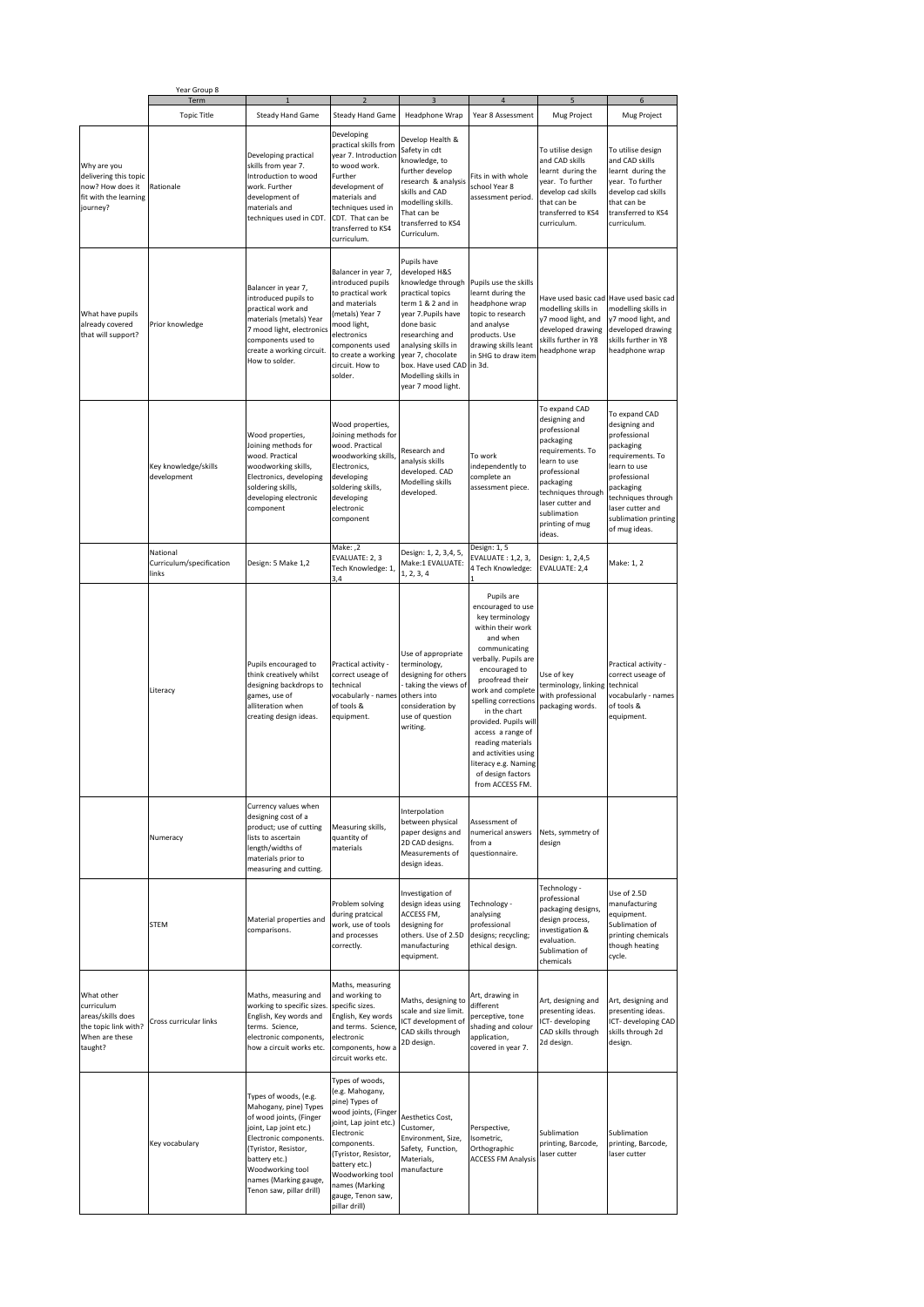|                                                                                                 | Year Group 9           |                                                                                                                                                                            |                                                                                                                                                                                         |                                                                                                                                                                                                                                                                                                                                                                                          |                                                                                                                                                                          |                                                                                                                                                            |                                                                                                                                                                      |
|-------------------------------------------------------------------------------------------------|------------------------|----------------------------------------------------------------------------------------------------------------------------------------------------------------------------|-----------------------------------------------------------------------------------------------------------------------------------------------------------------------------------------|------------------------------------------------------------------------------------------------------------------------------------------------------------------------------------------------------------------------------------------------------------------------------------------------------------------------------------------------------------------------------------------|--------------------------------------------------------------------------------------------------------------------------------------------------------------------------|------------------------------------------------------------------------------------------------------------------------------------------------------------|----------------------------------------------------------------------------------------------------------------------------------------------------------------------|
|                                                                                                 | Term                   | $\mathbf{1}$                                                                                                                                                               | $\overline{2}$                                                                                                                                                                          | $\overline{3}$                                                                                                                                                                                                                                                                                                                                                                           | $\overline{4}$                                                                                                                                                           | 5                                                                                                                                                          | 6                                                                                                                                                                    |
|                                                                                                 | <b>Topic Title</b>     | Design & Make                                                                                                                                                              | Design & Make                                                                                                                                                                           | Container Design<br>Assessment Task                                                                                                                                                                                                                                                                                                                                                      | <b>Technical Graphics</b>                                                                                                                                                | <b>Electronic Card</b>                                                                                                                                     | <b>Electronic Card</b>                                                                                                                                               |
| Why are you<br>delivering this topic<br>now? How does it fit<br>with the learning<br>journey?   | Rationale              | Develop pupils design and<br>research skills and<br>independent learning, that<br>can be transferred to KS4<br>curriculum.                                                 | Develop pupils<br>practical and<br>independent problem<br>solving skills that can<br>be transferred to KS4<br>curriculum.                                                               | Fits in with whole<br>school Year 9<br>assessment period.                                                                                                                                                                                                                                                                                                                                | To develop pupils<br>designing and<br>presentation skills.<br>Isometric/orthographi<br>c skills. That can be<br>transferred to ks4<br>curriculum                         | To further develop<br>design and<br>presentations skills<br>built from previous<br>topics covered over<br>ks3.                                             | To expand pupils<br>electronics knowledge<br>and skills develop<br>soldering skills                                                                                  |
| What have pupils<br>already covered that<br>will support?                                       | Prior knowledge        | Yr. 8 types of woods and<br>joining methods.<br>Researching and designing<br>skills from Y8 Headphone<br>and y8 assessment task,                                           | Yr. 8 types of woods<br>and joining methods.<br>Researching and<br>designing skills from<br>Y8 Headphone and y8<br>assessment task,<br>Practical skills year 7<br>balancer & Year 8 she | Researching designing<br>skills from, Yr. 9<br>Design & make topic.<br>Researching and<br>designing skills from<br>Y8 Headphone and Y8<br>assessment task.                                                                                                                                                                                                                               | Year 8 assessment<br>task, Y9 design and<br>make task. Yr9<br>Assessment task                                                                                            | Researching designing<br>skills from, Yr. 9<br>Design & make topic.<br>Researching and<br>designing skills from<br>Y8 Headphone and y8<br>assessment task, | Year 7 mood light &<br>v8 she, electronics<br>components used to<br>create a working<br>circuit. How to solder.<br>How to program a pic                              |
| Key knowledge/skills<br>development                                                             |                        | Independent problem<br>solving to a brief. Designing<br>and annotation skills.                                                                                             | Independent problem<br>solving in a practical<br>topic. Develop<br>practical wood<br>working skills Develop<br>Health and safety in a<br>practical subject.                             | To work<br>independently to<br>complete an<br>assessment piece.                                                                                                                                                                                                                                                                                                                          | Isometric and<br>orthographic<br>designing skills, tone<br>shading and colour<br>application                                                                             | Researching and<br>designing for a client.                                                                                                                 | Practical: Circuit work.<br>Soldering, skills<br>developed. Using a<br>computer to<br>programming a PIC<br>Developing health and<br>safety in a practical<br>subject |
| National<br>Curriculum/specificati<br>on links                                                  |                        | Design:1,2, 3, 4,5 Evaluate:<br>1, 2, 3, 4                                                                                                                                 | Make:1,2 Evaluate: 3<br>Tech Knowledge: 1                                                                                                                                               | Design: 1,2, 3, 4,5<br>Evaluate: 1, 2, 3, 4 Tech Design: 5<br>Knowledge: 1                                                                                                                                                                                                                                                                                                               |                                                                                                                                                                          | Design:1,2,3,4,5<br>Evaluate: 3                                                                                                                            | Make: 1, 2 Evaluate: 2,<br>3 Tech Knowledge: 1,<br>3,4                                                                                                               |
|                                                                                                 | Literacy               | Key terminology - name of<br>processes and equipment.<br>Being able to analyse<br>design ideas using complex<br>sentences. Naming of<br>design factors from ACCESS<br>FM.  | Key terminology of<br>tools & equipment.                                                                                                                                                | Pupils are<br>encouraged to use<br>key terminology<br>within their work<br>and when<br>communicating<br>verbally. Pupils are<br>encouraged to<br>proofread their<br>work and complete<br>spelling corrections<br>in the chart<br>provided. Pupils will<br>access a range of<br>reading materials<br>and activities using<br>literacy e.g. Naming<br>of design factors<br>from ACCESS FM. | Key terminology                                                                                                                                                          | Poetry, creating card<br>greeting verse.                                                                                                                   | Key terminology of<br>tools & equipment.                                                                                                                             |
|                                                                                                 | Numeracy               | Measuring, use of units.                                                                                                                                                   | Measuring, use of                                                                                                                                                                       |                                                                                                                                                                                                                                                                                                                                                                                          | Angies, isometric,                                                                                                                                                       |                                                                                                                                                            |                                                                                                                                                                      |
|                                                                                                 | <b>STEM</b>            | Research & independent<br>learning.                                                                                                                                        | units<br>Engineering<br>construction<br>techniques &<br>manufacturing<br>tolerances.                                                                                                    | Analysis of existing<br>products to enquire<br>how they function;<br>Evaluation of design<br>ideas.                                                                                                                                                                                                                                                                                      | orthographic<br>Engineering<br>conventions through<br>graphical<br>communication                                                                                         | Electronic principles,<br>PIC programming.<br>Circuit operation                                                                                            | Electronic principles,<br>PIC programming.<br>Circuit operation                                                                                                      |
| What other<br>curriculum areas/skills<br>does the topic link<br>with? When are these<br>taught? | Cross curricular links | Maths, measuring and<br>working to specific sizes.<br>English, Key words and<br>terms. Art, drawing in<br>different perceptive, tone<br>shading and colour<br>application, | Maths, measuring and<br>working to specific<br>sizes. English, Key<br>words and terms.                                                                                                  | Art, drawing in<br>different perceptive,<br>tone shading and<br>colour application,<br>covered in year 7.                                                                                                                                                                                                                                                                                | Maths, drawing to<br>scale and perspective. Art, drawing in<br>Art, drawing in<br>different perceptive,<br>tone shading and<br>colour application,<br>covered in year 7. | different perceptive,<br>tone shading and<br>colour application,<br>covered in year 7.                                                                     | English, Key words<br>and terms. Science,<br>electronic<br>components, how a<br>circuit works etc.<br>Computing<br>programming a pic                                 |
|                                                                                                 | Key vocabulary         | ACCESS FM Isometric,                                                                                                                                                       | Finger Joint, Coping<br>saw, tenon saw.<br>Accuracy                                                                                                                                     | <b>ACCESS FM</b>                                                                                                                                                                                                                                                                                                                                                                         | Orthographic<br>Isometric, types of<br>lines 3rd angle<br>projection.                                                                                                    | Presentation                                                                                                                                               | Computing<br>programming. PIC,<br>Resistor, transistor,<br>soldering etc                                                                                             |